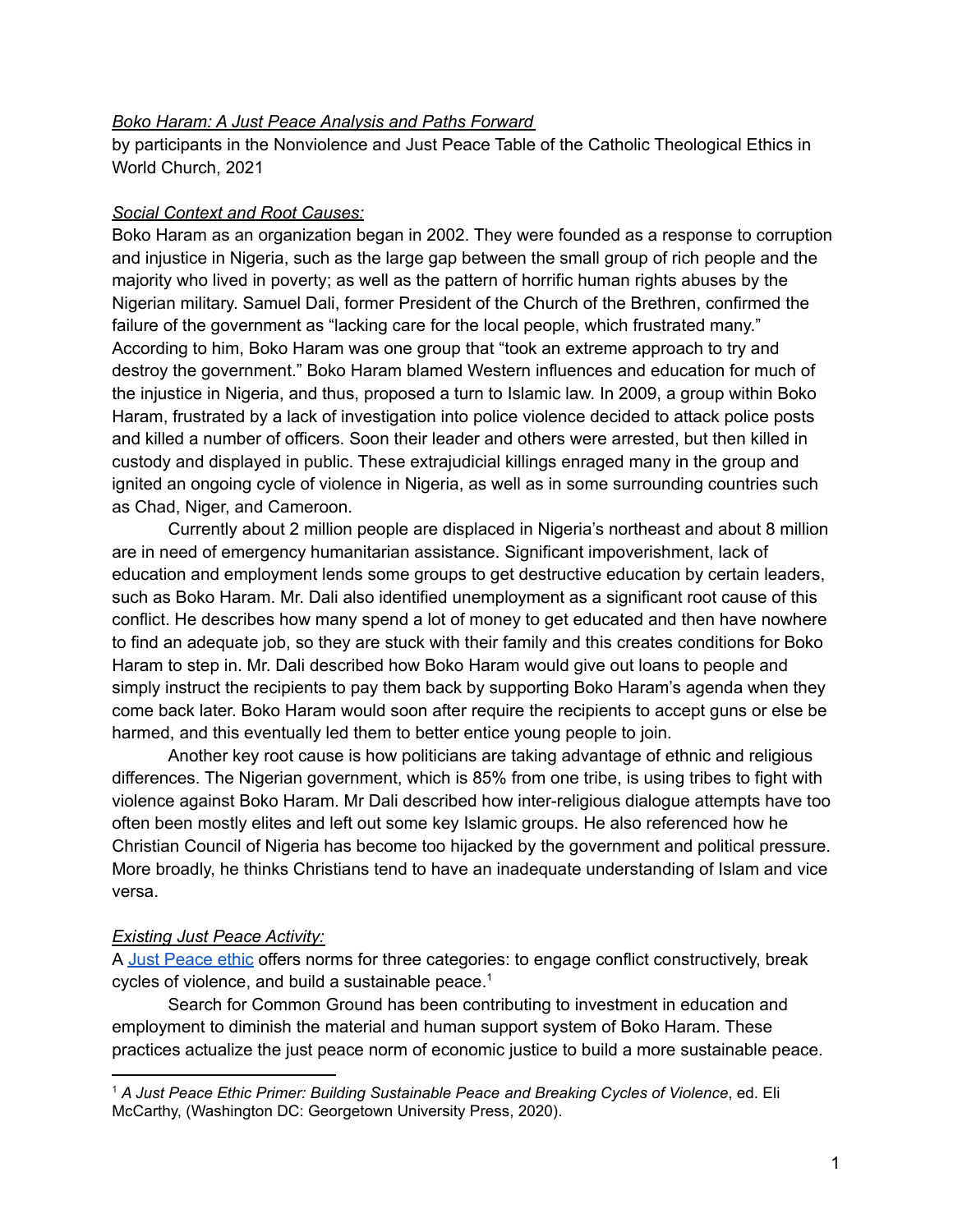They also work with village leaders, such as elders, teachers, and preachers to develop an early warning system. This practice actualizes the just peace norm of nonviolent direct action, particularly unarmed civilian protection to break cycles of violence.

Peace Direct offers vocational training with conflict and leadership skills to young people, which actualizes the just peace norm of training in nonviolent skills to engage conflict constructively. They also work to address the divides between ethnic and religious groups through sports and shared peacemaking projects. These practices actualize the just peace norm of conflict transformation to break cycles of violence.

Some communities have a rich mix of different religions, which has built resilience and prevented significant violence. This actualized the just peace norm of relationality. However, some segregation has crept in at times, such as economic structures manifested with "Christian markets." Mr. Dali also described how a Catholic Archbishop launched inter-religious dialogue initiatives to help build credible relationality. The Women's Initiative for Sustainable Community Development has also contributed in this area by bringing together local activists of different religious traditions, creating an early warning, early response mechanism, and deployment "peace teams" of local youth to monitor conflict. They have worked closely with Catholic and Mennonite communities on the latter.<sup>2</sup> Likewise, the Peace Initiative has worked with Muslim youth by offering vocational training and nonviolent responses to conflict.

The Church of the Brethren supports the Women, Youth for Economic Advancement and Health Initiative, which focuses on meeting the needs of displaced women and girls through livelihood projects and trauma healing. This practice actualizes the just peace norms of gender justice and conflict transformation. Mr. Dali also mentioned how religious groups too often focus on aid after the violence rather than preventing violence.

# *Additional Just Peace Recommendations*

How might a just peace framework support existing local mechanisms and offer innovative approaches toward transforming this conflict?

Mr. Dali recommends a focus on Christians learning more about the history of Islam and vice versa. He also thinks having a common project to work on beyond simply dialogue and meetings is crucial. Mr. Dali believes this will create more space for moderate Muslims to cooperate and have more of an impact on Boko Haram as credible messengers. These recommendations are illuminated and supported by the just peace norm of relationality, which includes the practice of inter-religious relations, as well as the norm of nonviolent direct action, which includes unarmed civilian protection and within that the particular tactic of activating credible messengers.

Sr. Lilian Ehidiamhen, who is from Nigeria, also recommends going beyond better understanding of religious ideological systems to a deeper practice of becoming aware of feelings and [needs](https://drive.google.com/file/d/1K6SYbmS-5CIMQUC9wd09g2cUG8slsywk/view?usp=sharing) in both parties. Such needs can include respect, support, participation, clarity, belonging, harmony, order, etc. This practice is the skill of nonviolent compassionate communication. As we become more aware of the needs we are trying to satisfy through our political positions, strategies, and behavior, then we can better align such activity to actually meeting these needs in all parties. This recommendation is illuminated and supported by the

<sup>2</sup> Bottom Up and Top Down approaches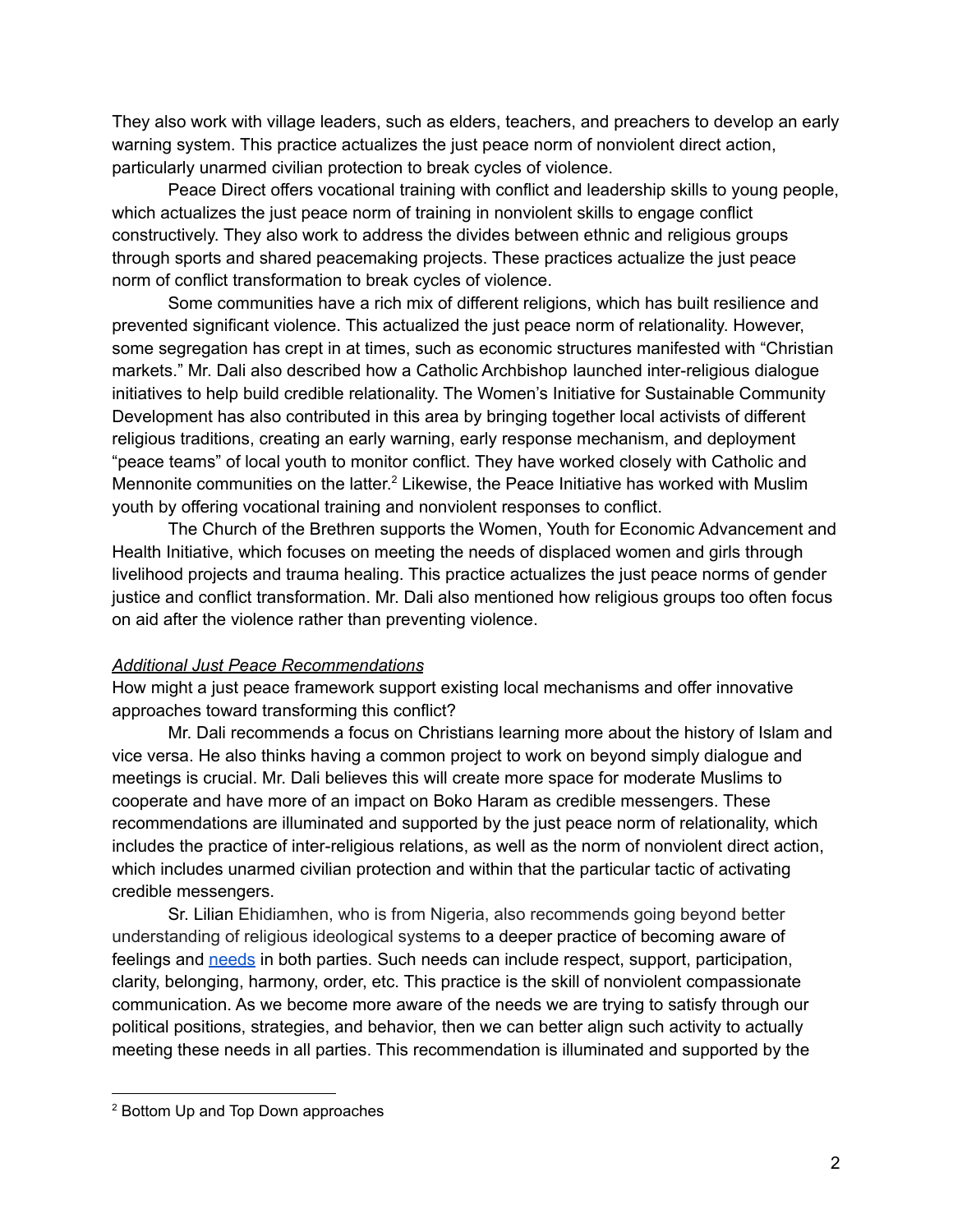just peace norm of education and training in key skills, which includes the skill of nonviolent communication and needs-based analysis; as well as the norm of human dignity.

The existing inter-religious communities, dialogue, and project efforts are crucial. However, Sr. Lilian's insights about needs-based analysis points to an additional insight from Mr. Dali, which is that Christians and Muslims still have significant growth in terms of desiring and becoming creative nonviolent peacemakers. An aspect of becoming such peacemakers is the willingness to acknowledge responsibility for harm. Mr. Dali could recall some former Boko Haram members offering this in Borno State, but overall this seems to be lacking from his perspective. Such willingness and practices of acknowledgement creates a cultural landscape that is more fertile for a shift from a retributive model of justice toward restorative justice. Closely related to restorative justice is the practice of trauma-healing and trauma-informed approaches. In a community immersed in long-standing violence, generational trauma often develops. Such trauma can often enable cycles of violence, and thus, the deeper transformation of the conflict entails robust trauma-informed approaches. The Church of the Brethren offers one example of existing trauma-healing programs, and such programs need to be scaled up. These recommendations are illuminated and supported by the just peace norm of forming nonviolent peacemaking communities, cultures, and institutions; as well as the norms of acknowledging responsibility for harm and conflict transformation, which are key to breaking cycles of violence.

Another significant aspect of becoming nonviolent peacemakers is developing the skills and organizational apparatus to activate effective, strategic nonviolent resistance campaigns and movements to address the legitimate grievances and needs of key stakeholders, including those in Boko Haram. Mr. Dali gave an example of how such training and programming was refused in a local Christian college. Yet, research has demonstrated that such campaigns are actually over 2x's more effective at obtaining short-term political objectives than violent campaigns. Nonviolent campaigns also have a significant participation advantage in terms of getting more people involved, and build the conflict skills that become pivotal for longer-term, sustainable peace. In contrast, violent campaigns even when they appear "successful" in the short-term, consistently struggle with cycles of destructive conflict and violence, such as generational trauma, corruption, military coups, and civil war. In fact, research has shown that successful nonviolent campaigns are over 10x's more likely to develop a durable democracy compared to such apparent "successful" violent campaigns.

Strategic nonviolent resistance is also complementary and often critical to peacebuilding programs. Mr. Dali noted how there appear to be many peacebuilding programs in Nigeria and yet their impact is too often spotty. Research has demonstrated that nonviolent resistance can help generate more fertile conditions for peacebuilding, particularly negotiations that better enable a sustainable just peace.<sup>3</sup> Such nonviolent resistance can also mitigate the activity and resources for violent resistance, which is critical to peacebuilding programs more generally. Developing nonviolent resistance campaigns is illuminated and supported by the just peace norm of nonviolent direct action.

<sup>3</sup> Veronique Dudouet, "Powering to Peace: Integrated Civil Resistance and Peacebuilding Strategies," in International Center on Nonviolent Conflict's Special Report Series, vol. 1, April 2017. [https://www.nonviolent-conflict.org/powering-peace-integrated-civil-resistance-peacebuilding-str](https://www.nonviolent-conflict.org/powering-peace-integrated-civil-resistance-peacebuilding-strategies/) [ategies/](https://www.nonviolent-conflict.org/powering-peace-integrated-civil-resistance-peacebuilding-strategies/)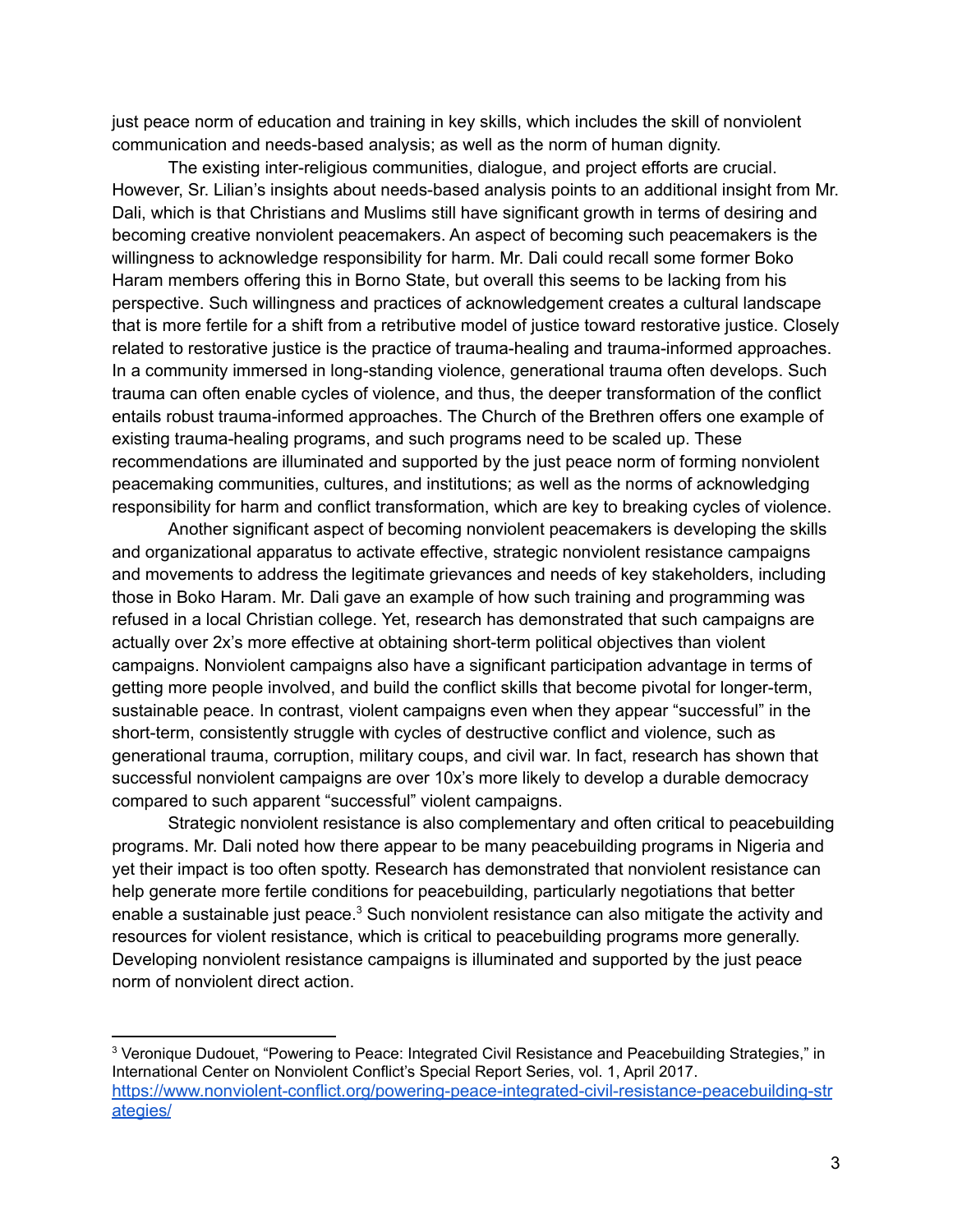This particular norm also includes unarmed civilian protection (UCP), which can be critical support not only for protecting individuals, such as women, children, civil society leaders, and human rights activists, but also for creating civic space for nonviolent resistance campaigns. In the Jos and Wase regions there is already experience with such UCP 'peace teams' which were composed of local youth that reported to the Women's Initiative for Sustainable Community Development, along with support from the Catholic and Mennonite communities. One of the most important aspects determining the success of such UCP programs is their ability to harness credible messengers in these roles. Who might be the more credible messengers with Boko Haram actors, with the government, with particular tribes, with particular faiths, with youth, with women, etc.? The Nonviolent Peaceforce's deployments in the midst of civil war in South Sudan is a proven example. <sup>4</sup> The Nonviolent Peaceforce has also mitigated violence in Sri Lanka, the Philippines, Iraq, and Myanmar, including the rescue of children abducted by armed actors and "terrorist" groups. If local community leaders consider such experience and resources, these UCP units could be deployed broadly in Nigeria as a way to mitigate the violence and construct a new reality.

As these critical nonviolent practices and structures get scaled-up, there may still be very difficult moments of violent attack. In such moments there may be an extreme difficulty of imagining a nonviolent way out. In turn, it's important to note that a just peace approach is not oriented to condemning or morally shaming those individuals, groups, or organizations who turn to violent protection (dehumanizing, destructive or lethal force) in such extremely difficult moments. Instead, the orientation is to urge others to accompany them, nonviolently take on some of the risk with them, and continue to urgently explore creative nonviolent strategies to break the cycles of violence and build a more sustainable peace. In turn, while not condemning or morally critiquing, this approach is also not about being a voice for justification, legitimation or endorsement of violence. Rather the moral positionality is that 'we are with you, we understand the extreme difficulty, and we will find a way out together to break this cycle of violence.' As Catholics, this is a call to focus our formation, discernment, resources, advocacy, intervention, and for some, our bodies with this orientation.

While these efforts above are vital contributions, Sr. Lilian reminds us that broad structural changes are critical to build a more sustainable just peace. These include the educational system, access to quality jobs, economic equity, a robust civil society, and just governance. These must be part of the vision and constitutive to the types of approaches described above. One key aspect is deepening not only the sense of human dignity but also accountability. Accountability is not about increasing harm, suffering, or death for others. That is retribution. Accountability is about enabling a process that makes it more likely the perpetrators increase understanding of the harm caused, grow in empathy for those harmed, acknowledge responsibility for the harm, and work with the stakeholders to repair the harm as much as possible. A restorative justice approach can construct this accountability, and thus, the potential for a more just governance. The structural changes identified above are illuminated and actualized by the just peace norms of economic justice, human rights, robust civil society and just governance.

<sup>4</sup> Nonviolent Peaceforce, South Sudan program. <https://nonviolentpeaceforce.org/program-locations/south-sudan>